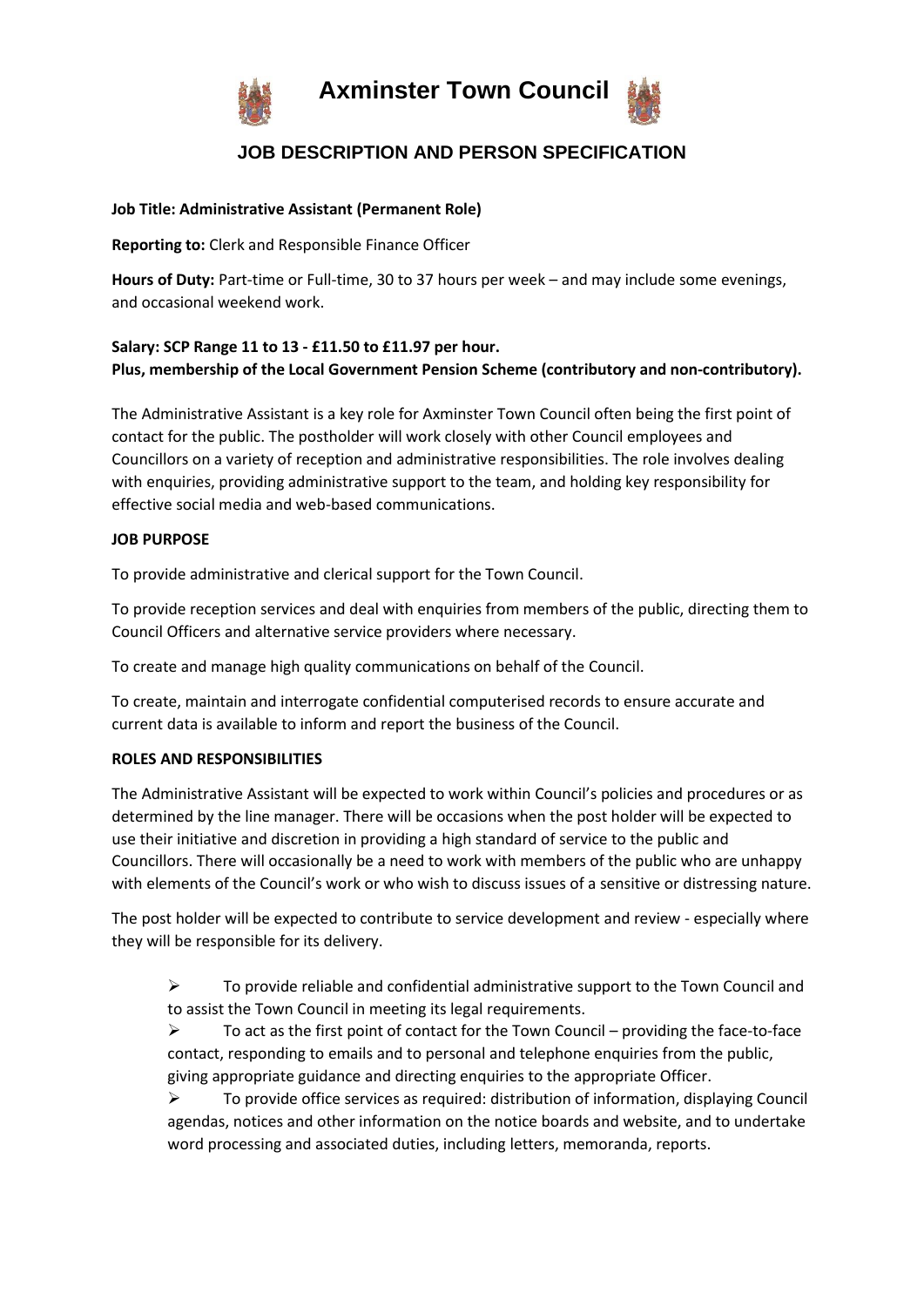$\triangleright$  To be responsible for communications on behalf of the Council - to maintain the Council website, upload content to social media sites and other Council communications in a timely way.

 $\rightarrow$  To ensure data quality and the integrity of management information through the proper use and safekeeping of data and record systems both manual and computerised. To maintain effective filling systems for the manual and electronic recording and collation of data.

 $\rightarrow$  To populate and maintain the intranet and to maintain a diarised record of events and requests.

➢ To arrange meetings for Councillors and Officers, prepare Council premises for meetings and provide refreshments as requested, circulate agendas, minutes and papers, attend Council meetings and prepare draft minutes for the Clerk as and when required.

➢ To assist in the organisation of civic functions for the Council

 $\triangleright$  To assist in ensuring the Council buildings and equipment meet the required legal compliances. To operate systems that provide for the efficient and proper hiring and use of council facilities and services, such as the use of rooms in Council buildings.

➢ To liaise with caretakers and cleaners to ensure smooth running of Council facilities. Place orders and manage stationery and cleaning supplies.

 $\triangleright$  To liaise with contractors and suppliers.

 $\triangleright$  To provide day-to-day administrative support to the Responsible Financial Officer to ensure the efficient and effective management of council income and expenditure and to assist with budget setting and statutory Local Authority annual accounting return submissions.

 $\triangleright$  To circulate planning applications to the members of the Planning Committee and co-ordinate planning responses.

 $\triangleright$  Any such other office duties as may be required to support the Clerk & Responsible Financial Officer, the Council Administrator, the Mayor and Councillors.

## **PERSONAL RESPONSIBILITIES**

- $\triangleright$  To attend training courses or seminars on the work and role of the Administrative Assistant as required by the Council.
- $\triangleright$  To acquire the necessary professional knowledge required for the efficient administration of the affairs of the Council.

 $\triangleright$  To attend conferences and events as a representative of the Council if required.

*Continued Overleaf*